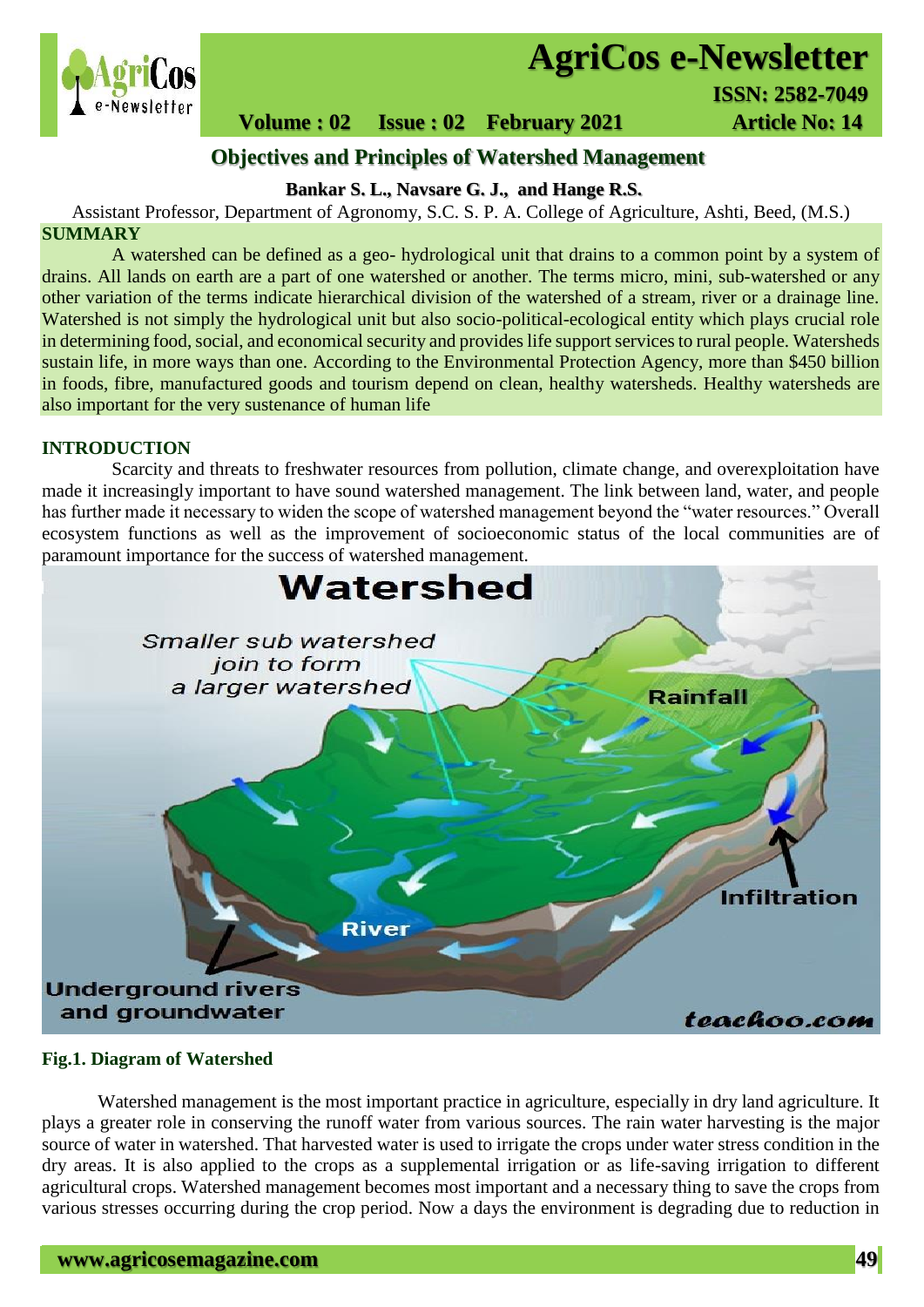forest area, soil erosion has increased, soil ground water table is down, severity of the drought in increasing and degradation of dry land soil.

### **Meaning of Watershed Management**

The word "watershed" introduced in 1920 was used for the "water parting boundaries". Watershed is that land area which drains or contributes runoff to a common outlet. Watershed is defined as a geo-hydrological unit draining to a common point by a system of drains. All lands on earth are part of one watershed or other. Watershed is thus the land and water area, which contributes runoff to a common point. A watershed is an area of land and water bounded by a drainage divide within which the surface runoff collects and flows out of the watershed through a single outlet into a lager river or lake. Watershed technology is used in rainfed areas. Watershed management implies an effective conservation of soil and water resources for sustainable production with minimum non-point resources (NFS) pollutant losses. It involves management of land surface and vegetation so as to conserve the soil and water for immediate and long term benefits to the farmers, community and society as a whole. Catchment area is the water collecting area. "All the areas from which water flows out into a river or water pool".

#### **Principles of Watershed Management**

Based on resource conservation, generation and utilization are:

- Land utilization based on land capability. Inter and sequence cropping.
- Top soil protection. <br>• Efficient use of marginal lands.
- Reducing the silting of water resources. Water harvesting for life-saving irrigation.
- Keep vegetative cover whole the year. Maintaining sustainability of ecosystem.
- Rain water conservation. Increasing farm income through integrated farming system.
- Proper drainage facility for excess water. Increase in basic fundamental facilities like transport and agri marketing.
- Practicing the soil conservation measures like Practicing alternate land use systems.
- Construction of check dams. Establishment of small agro-industries.
- Increasing ground water storage.  $\bullet$  Improving farmer's status through socio-economic changes.

## **Types of Watershed Management**

Watershed is classified depending upon the size, drainage, shape and land use pattern.

- Macro watershed: 1000 -10,000 ha Mini watershed: 10 -100 ha
- Micro watershed: 100 -1000 ha Mille watershed: 1 -10 ha

## **Objectives of Watershed Management**

- Production of food, fodder, fuel.
- Pollution control.

waterways etc.

- Over exploitation of resources should be minimized.
- Water storage, flood control, checking sedimentation.
- Wild life preservation.
- Erosion control and prevention of soil, degradation and conservation of soil and water.
- Employment generation through industrial development dairy fishery production.
- Recharging of ground water to provide regular water supply for consumption and industry as well as irrigation.
- Recreational facility.

## **Main Components of Watershed**

- Soil and water conservation,
- Water harvesting and water management,
- 
-